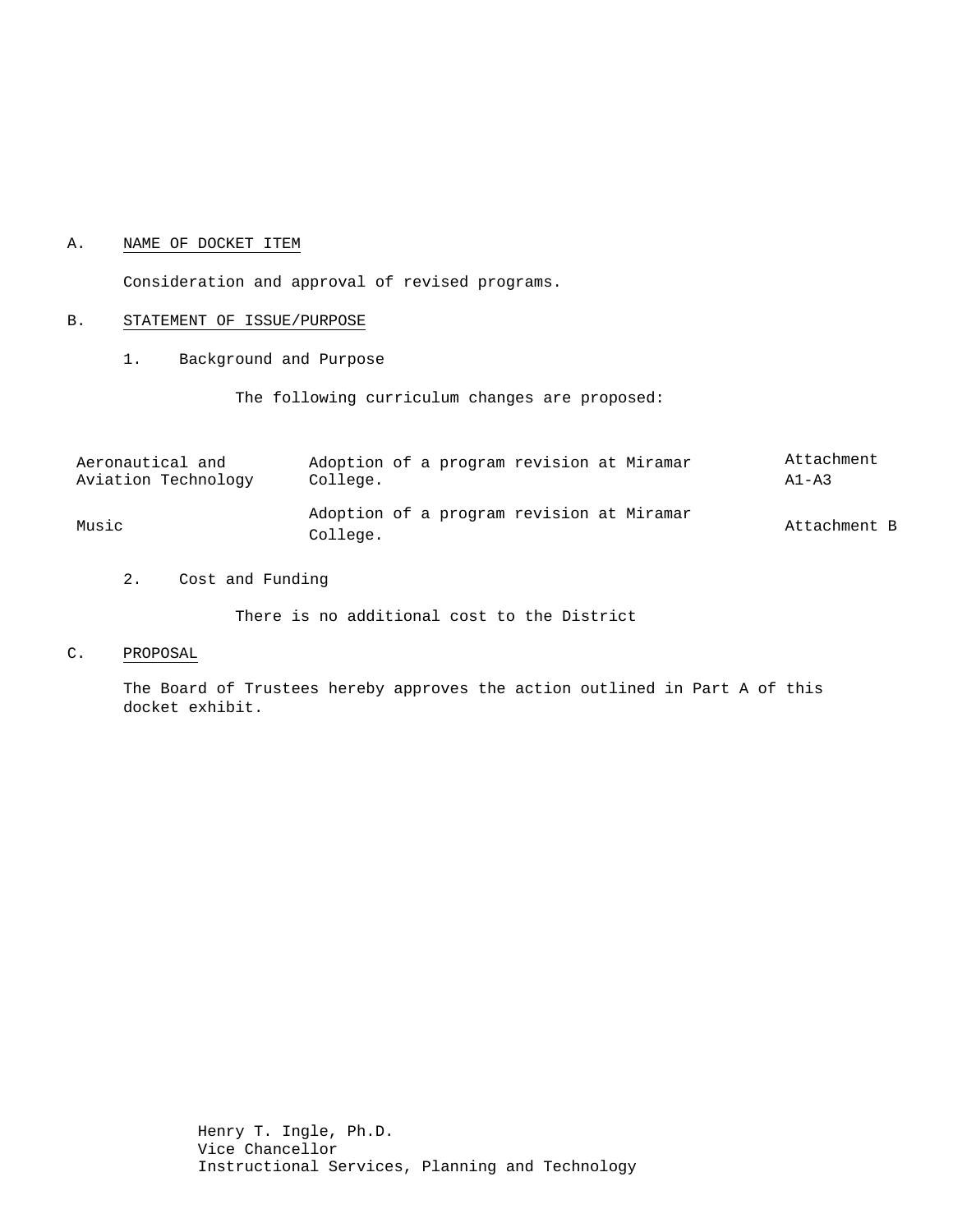#### **ACTION**

Adoption of a program revision at Miramar College.

Proposed program revision at Miramar College:

#### *(Revision made to Award Title)*

# **Certificate of Completion Commercial Pilot Option**

| <b>Courses:</b>                                  | Units |
|--------------------------------------------------|-------|
|                                                  |       |
| AVIA 201, Commercial Airline Pilot Instruction 3 |       |
| Total Units $= 6$                                |       |

### *(New Award)*

# **Certificate of Completion Helicopter Operations**

The Certificate of Completion Helicopter Operations provides an introduction to helicopter operations and careers.

| <b>Courses:</b>                           | <b>Units</b> |
|-------------------------------------------|--------------|
| AVIA 133, Human Factors in Aviation3      |              |
| Avia 151, Helicopter Pilot Ground School3 |              |

**Total Units = 6**

## **Certificate of Completion Flight Instructor Option**

| <b>Courses:</b>   | Units |
|-------------------|-------|
|                   |       |
|                   |       |
| Total Units $= 7$ |       |

# **Certificate of Completion Private Pilot Option**

| <b>Courses:</b>   | <b>Units</b> |
|-------------------|--------------|
|                   |              |
|                   |              |
| Total Units $= 6$ |              |

# **Certificate of Completion Instrument Pilot Option**

| <b>Courses:</b> | <b>Units</b>      |
|-----------------|-------------------|
|                 |                   |
|                 |                   |
|                 | Total Units $= 7$ |

## **Certificate of Completion Team Resource Management**

The award of this Certificate represents a focused study of the human factors which affect performance in highrisk teams.

| <b>Courses:</b>                               | <b>Units</b> |
|-----------------------------------------------|--------------|
| AVIA 128, Group Dynamics: Teams Under Stress3 |              |
| AVIA 133, Human Factors in Aviation3          |              |
|                                               |              |
| Total Units $= 9$                             |              |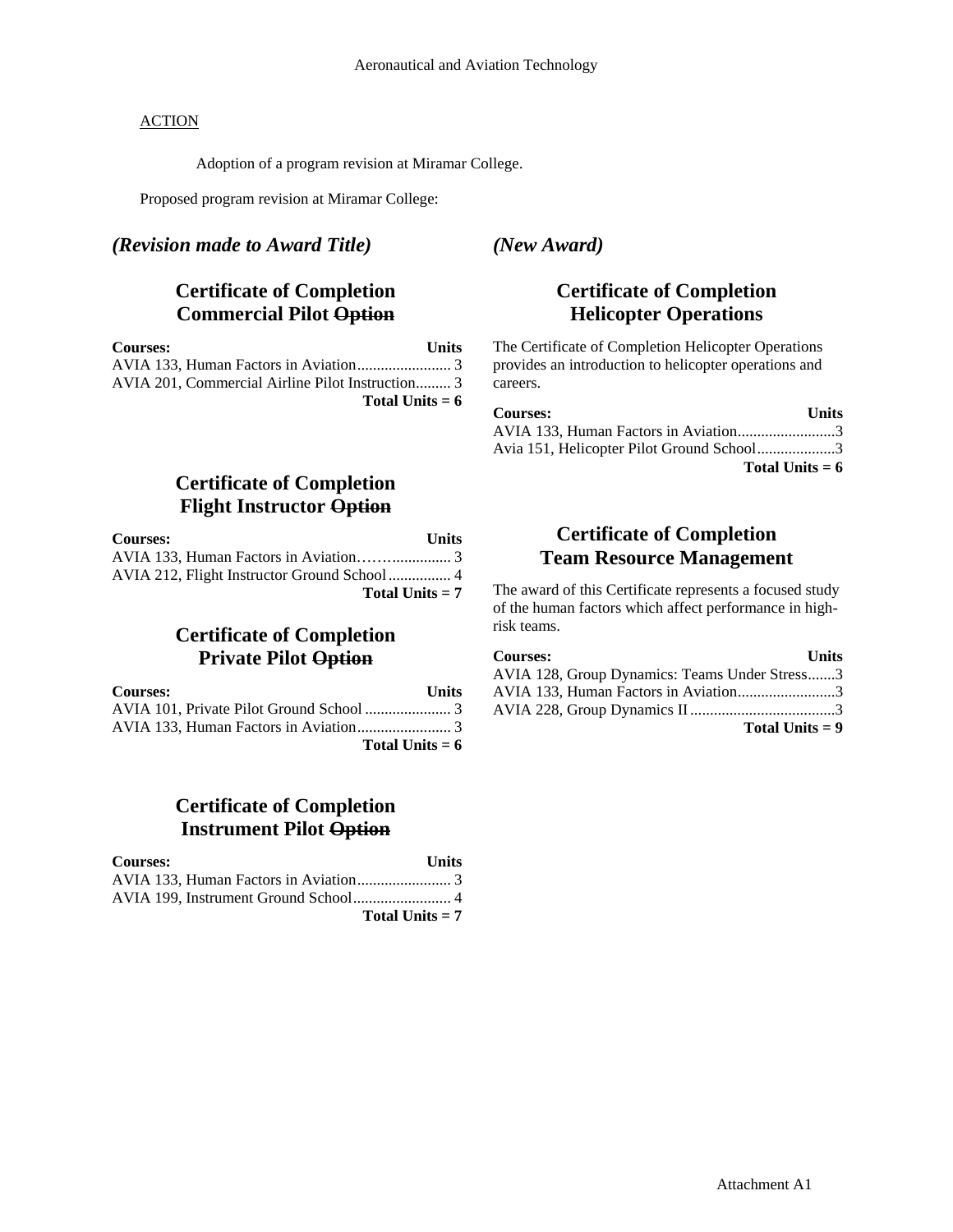# *(Revision: Delete AVIM 120, Add AVIM 125)*

# **Certificate of Achievement or Associate in Science Degree: Aviation Maintenance Technology**

### **Airframe**

| <b>General Curriculum</b><br>AVIM 100, General Aviation Technology Theory 12<br>AVIM 100S, General Aviation Maintenance |
|-------------------------------------------------------------------------------------------------------------------------|
|                                                                                                                         |
|                                                                                                                         |
|                                                                                                                         |
|                                                                                                                         |
| AVIM 109D, Aircraft Fire Protection and                                                                                 |
|                                                                                                                         |
| AVIM 120, Basic D.C. Electronics Theory 3                                                                               |
| AVIM 121A, Basic D.C. Electronics Lab  1.5                                                                              |
| AVIM 125, Aviation and Airport Management  3                                                                            |
| <b>Airframe Curriculum</b>                                                                                              |
| AVIM 103A, Aircraft Wood, Fabric, Finishing                                                                             |
|                                                                                                                         |
| AVIM 104A, Applied Aircraft Wood, Fabric                                                                                |
| Finishing and Composite Structures 1.5                                                                                  |
| AVIM 103B, Aircraft Welding and Sheetmetal                                                                              |
|                                                                                                                         |
| AVIM 104B, Applied Aircraft Welding and                                                                                 |
|                                                                                                                         |
| AVIM 103C, Aircraft Hydraulic Systems  3                                                                                |
| AVIM 104C, Applied Aircraft Hydraulic Systems  1                                                                        |
| AVIM 103D, Aircraft Landing Gear Systems 3                                                                              |
| AVIM 104D, Applied Aircraft Landing Gear                                                                                |
|                                                                                                                         |
| AVIM 105A, Aircraft Cabin Atmosphere Control 1.5                                                                        |
| AVIM 106A, Aircraft Cabin Atmosphere Control 0.5                                                                        |
| AVIM 105B, Aircraft Assembly, Rigging and                                                                               |
| 1.5                                                                                                                     |
| AVIM 106B, Applied Aircraft Assembly, Rigging                                                                           |
|                                                                                                                         |
| AVIM 109A, Airframe Electrical Systems 3                                                                                |
| AVIM 110A, Airframe Electrical Systems Laboratory 1<br>Total Units $= 47$                                               |

# **Certificate of Achievement or Associate in Science Degree: Aviation Maintenance Technology**

# **Powerplant**

| <b>Courses Required for the Major:</b>              |
|-----------------------------------------------------|
| <b>General Curriculum</b>                           |
| AVIM 100, General Aviation Technology Theory 12     |
| AVIM 100S, General Aviation Maintenance             |
|                                                     |
| AVIM 109D, Aircraft Fire Protection and             |
|                                                     |
| AVIM 120, Basic D.C. Electronics Theory3            |
| AVIM 121A, Basic D.C. Electronics Laboratory1.5     |
| AVIM 125, Aviation and Airport Management 3         |
| <b>Powerplant Curriculum</b>                        |
|                                                     |
| AVIM 108B, Turbine Engines Laboratory1              |
| AVIM 109B, Powerplant Ignition Systems2             |
| AVIM 110B, Applied Powerplant Ignition Systems. 0.5 |
| AVIM 109C, Powerplant Electrical Systems 3          |
| AVIM 110C, Powerplant Electrical Systems            |
|                                                     |
| AVIM 111C, Reciprocating Engines I 3                |
| AVIM 112C, Applied Reciprocating Engines I2         |
| AVIM 111D, Reciprocating Engines II3                |
| AVIM 112D, Applied Reciprocating Engines II1        |
| AVIM 241, Aircraft Propeller Systems Lecture3       |
| AVIM 242, Aircraft Propeller Systems Laboratory 1   |
| AVIM 249, Induction and Fuel Metering3              |
| AVIM 250, Applied Induction and Fuel Metering1      |
| AVIM 253, Lubricating, Cooling, and Exhaust3        |
| AVIM 254, Applied Lubricating, Cooling, and         |
|                                                     |

#### **Total Units = 52.5**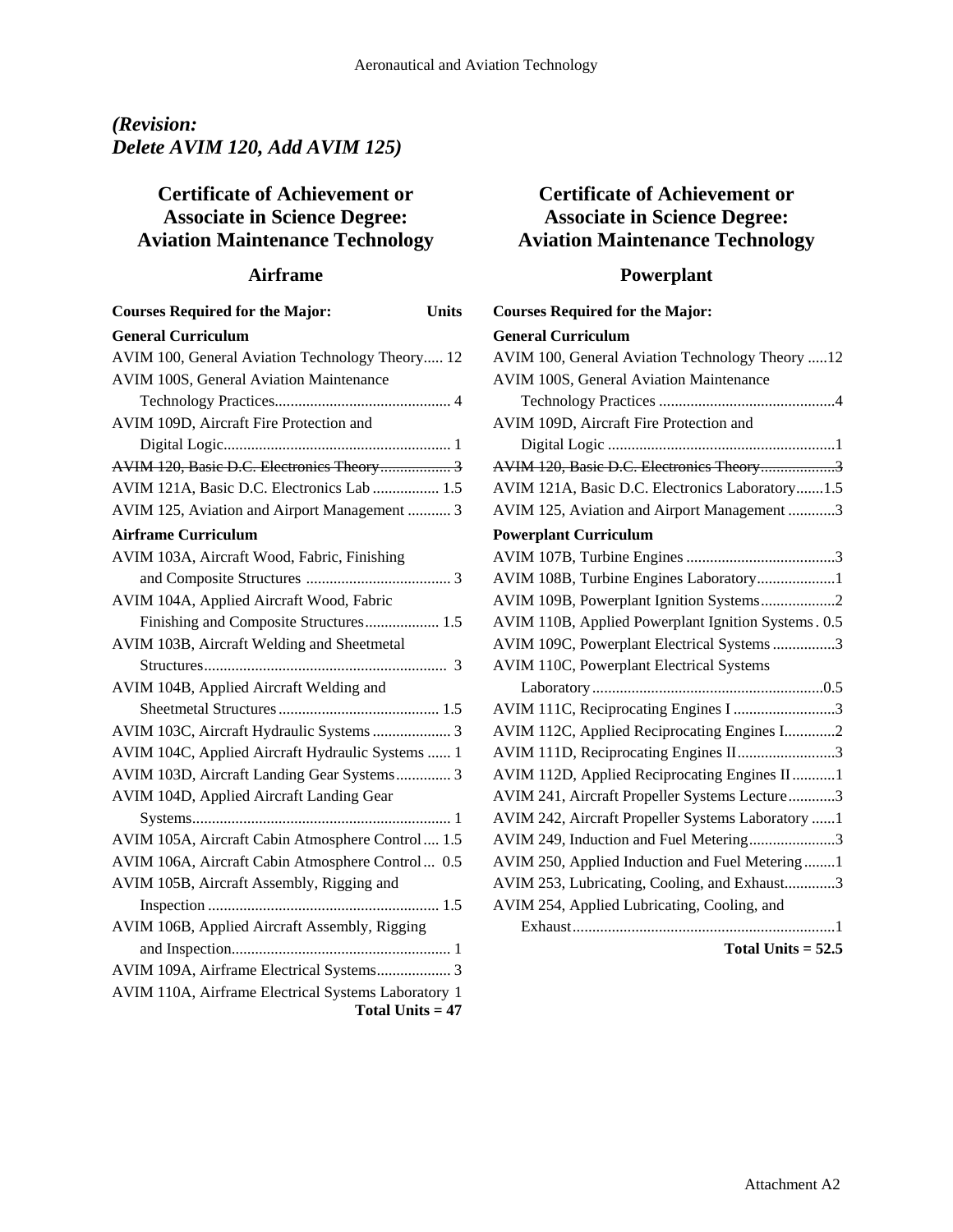# *(Revision: Delete AVIM 120, Add AVIM 125)*

# **Certificate of Achievement or Associate in Science Degree: Aviation Operations**

# **Management**

| <b>Courses Required for the Major</b>            | Units |
|--------------------------------------------------|-------|
|                                                  |       |
| AVIA 105, Introduction to Aviation & Aerospace 3 |       |
|                                                  |       |
| AVIM 125, Aviation and Airport Management  3     |       |
| AVIA 128, Group Dynamics: Teams Under Stress 3   |       |
|                                                  |       |
| AVIA 195, Basic Instrument Flight Procedures 3   |       |
|                                                  |       |
|                                                  |       |
| BUSE 201, Business Organization and Management 3 |       |
| Total Units $= 25$                               |       |

# **Certificate of Achievement or Associate in Science Degree: Aviation Operations**

## **Professional Pilot**

| <b>Courses Required for the Major</b>             | Units |
|---------------------------------------------------|-------|
| AVIA 101, Private Pilot Ground School 3           |       |
| AVIA 105, Introduction to Aviation and Aerospace3 |       |
| AVIM 120, Basic D.C. Electronics Theory3          |       |
| AVIM 125, Aviation and Airport Management 3       |       |
| AVIA 128, Group Dynamics: Teams Under Stress3     |       |
| AVIA 133, Human Factors in Aviation3              |       |
| AVIA 199, Instrument Ground School4               |       |
| AVIA 201, Commercial Airline Pilot Instruction 3  |       |
|                                                   |       |
| Total Units $= 26$                                |       |